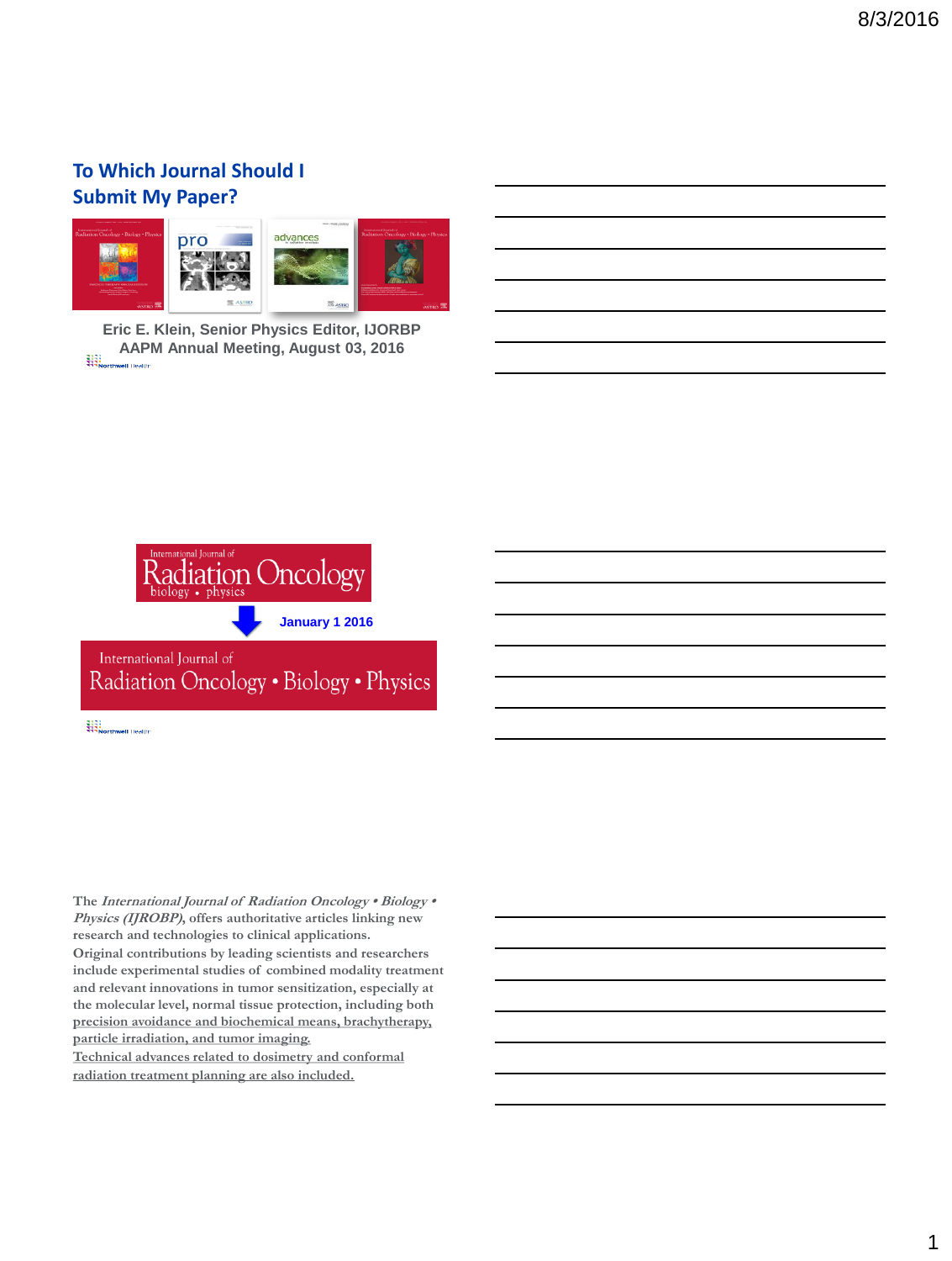IJROBP is maintaining Double-Blind Process<br>Editorial office redacts any hint that gives away Authors and Institution….. But a few (almost) get through

From accepted paper:

A multi-criteria optimization (MCO)[4] in-house treatment planning system (TPS), XXXX,.......

IJROBP is maintaining Double-Blind Process<br>Editorial office redacts any hint that gives away Authors and Institution….. But a few (almost) get through

From accepted paper:

A multi-criteria optimization (MCO)[4] in-house treatment planning system (TPS), XXXX,.......

4) D. Craft, T. Halabi, H.A. Shih and T. Bortfeld, "An approach for practical multiobjective IMRT treatment planning." Int. J. Radiat. Oncol. Biol. Phys. 69(5): 1600-7 (2012).

#### **Submission Categories**

- **Scientific article 3500 words**
- *Scientific Letter 1000 words*
- **Critical Review 6000 words**
- **Editorial 1500 words**
- **Brief Opinion/report 600 words**
- **Comments 400 words**
	-
- **Around the Globe** • **Obituaries**
- *Imaging the Past*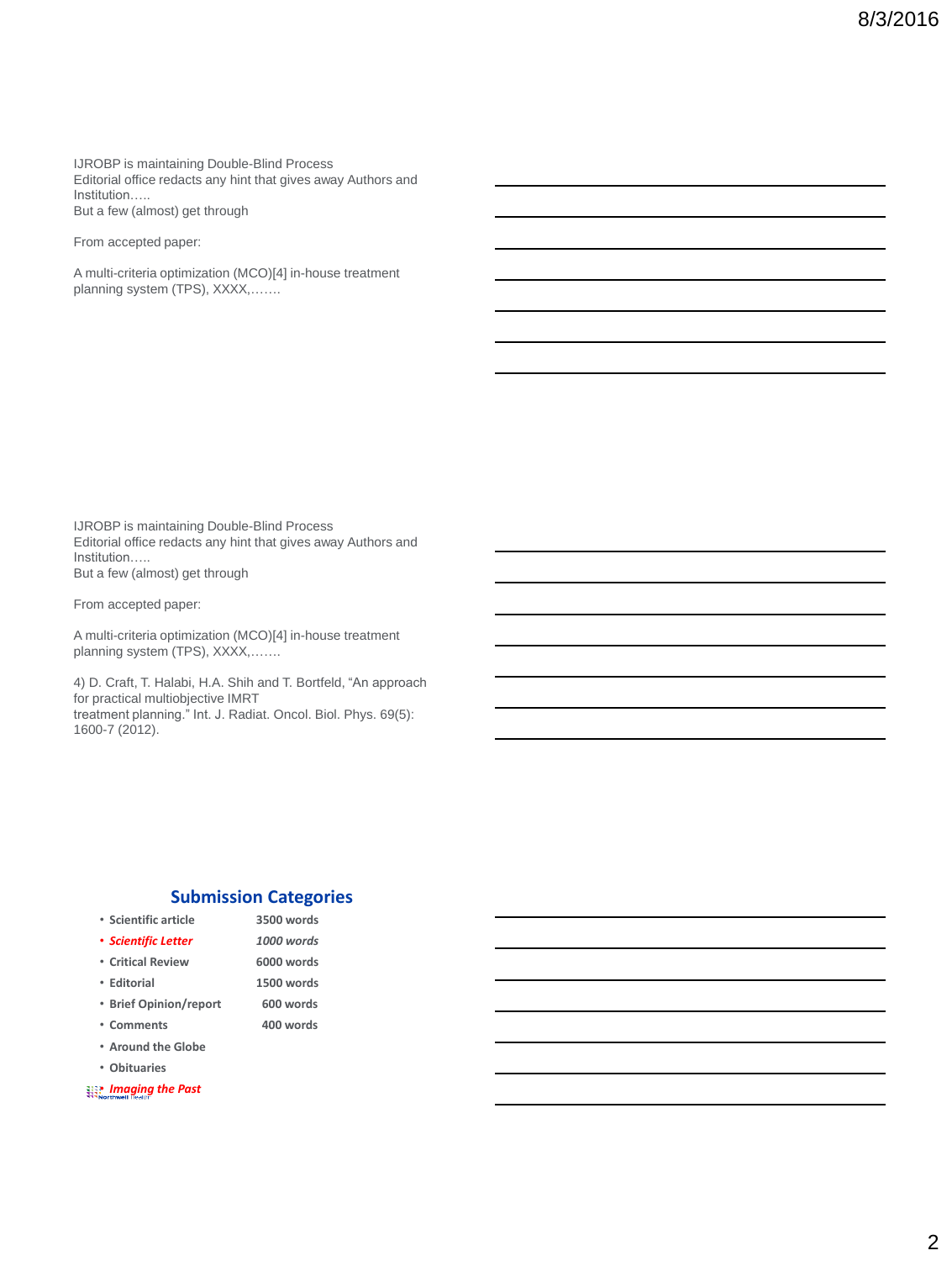# **Submission to Review Process**



# **Decision Process**



### **Speedy Decision for Authors**

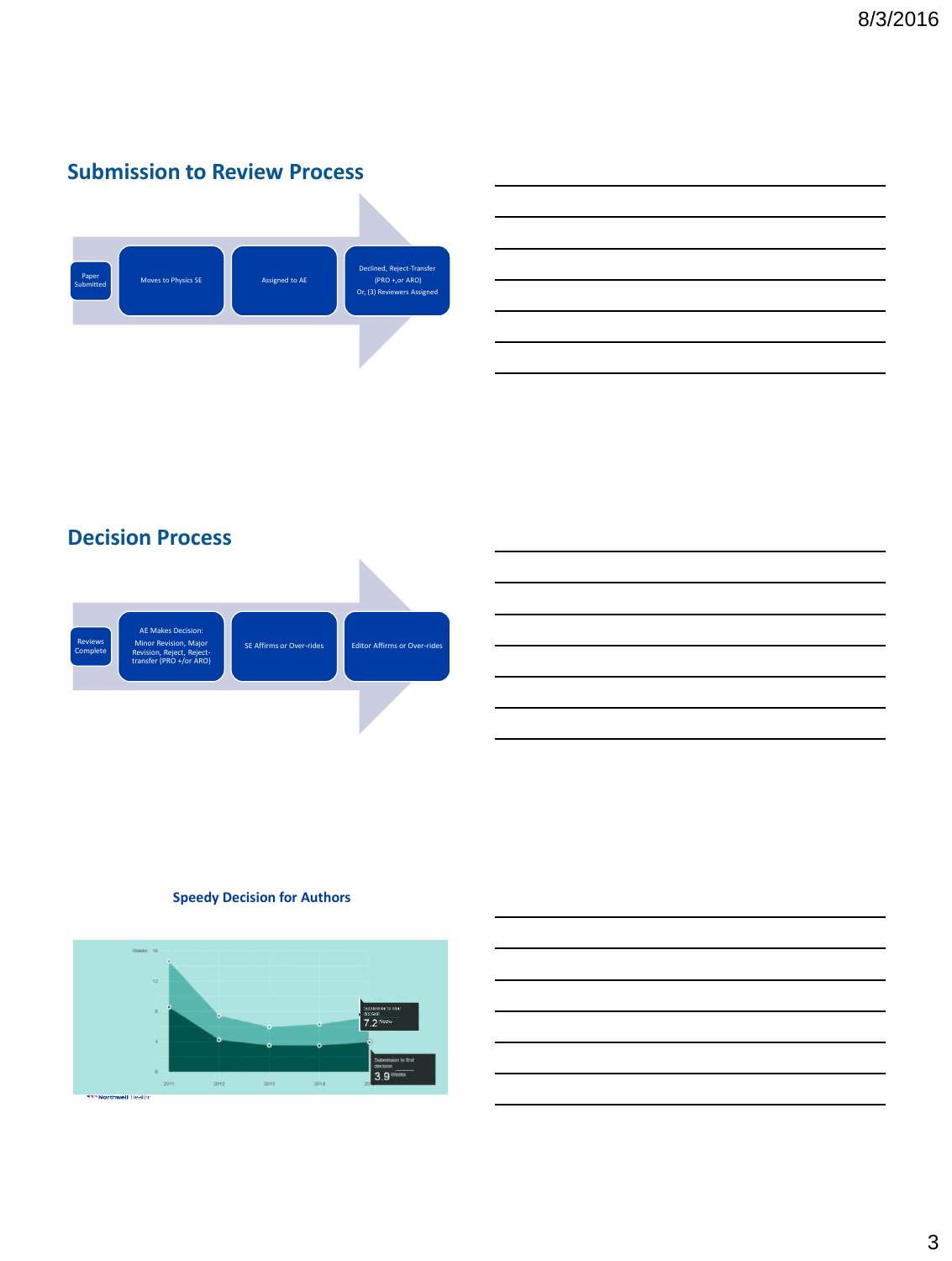#### **Quickly Bringing Science to the Community**



## **Physics Rejects/Declines two-thirds**



## **Impact Factor**

A = the number of times articles published in 2013-2014 were cited in indexed journals during 2015

B = the number of articles, reviews, proceedings or notes published in 2013-2014

Impact factor 2015 = A/B

**IJROBP Currently has IF of 4.6**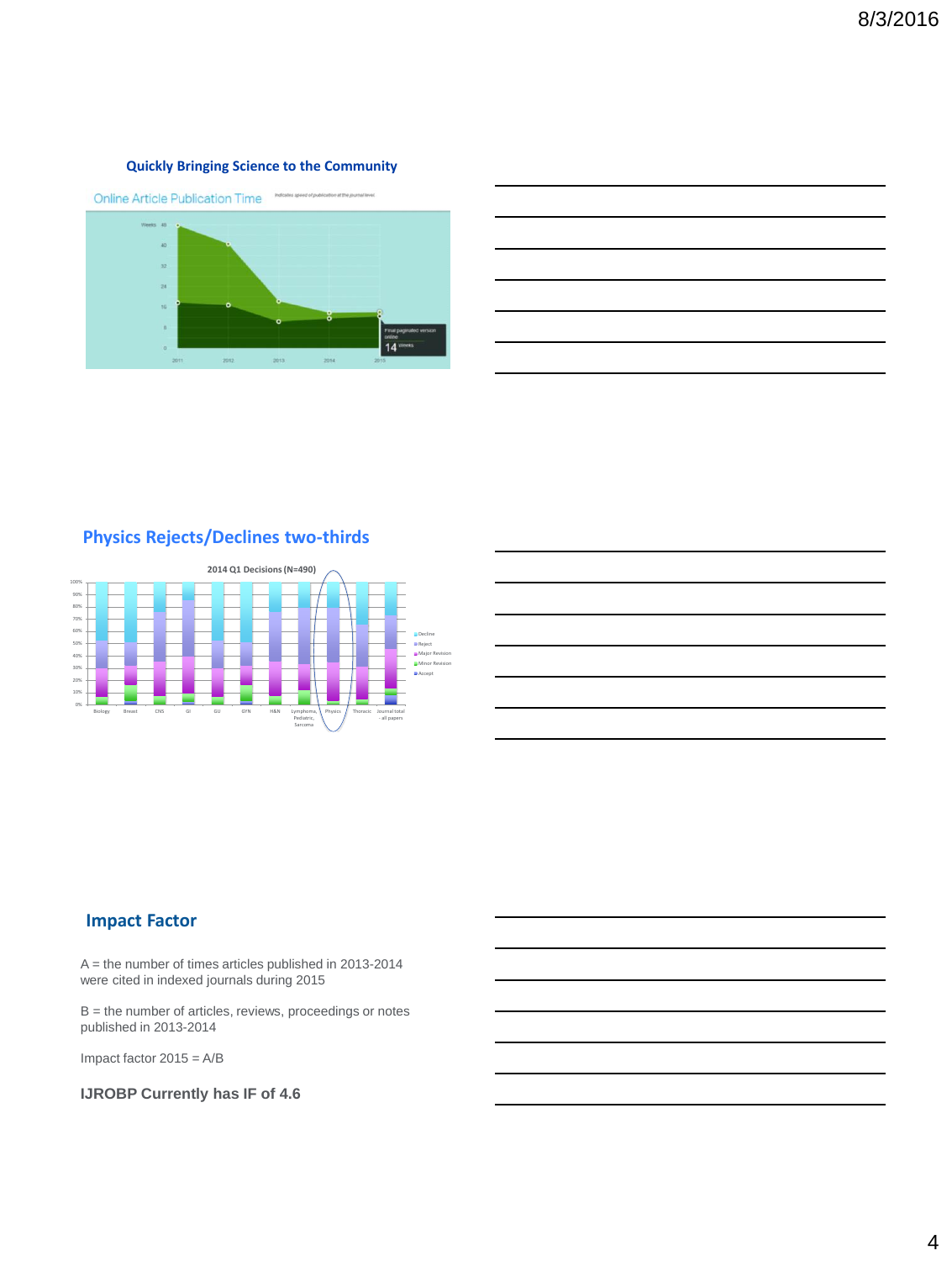#### **"Cascades"**



1111<br>111 Northwell Health

### **PRO: Fast Start**

- **Currently Bi-Monthly and thin**
- **Will move to monthly and get 'thicker'**
- **Acceptance Rate ~35%**
- **Time to final decision 6.7 weeks**

## **ARO**

- **Quarterly**
- **Acceptance Rate ~60-65%**
- **Time to final decision 5 weeks**